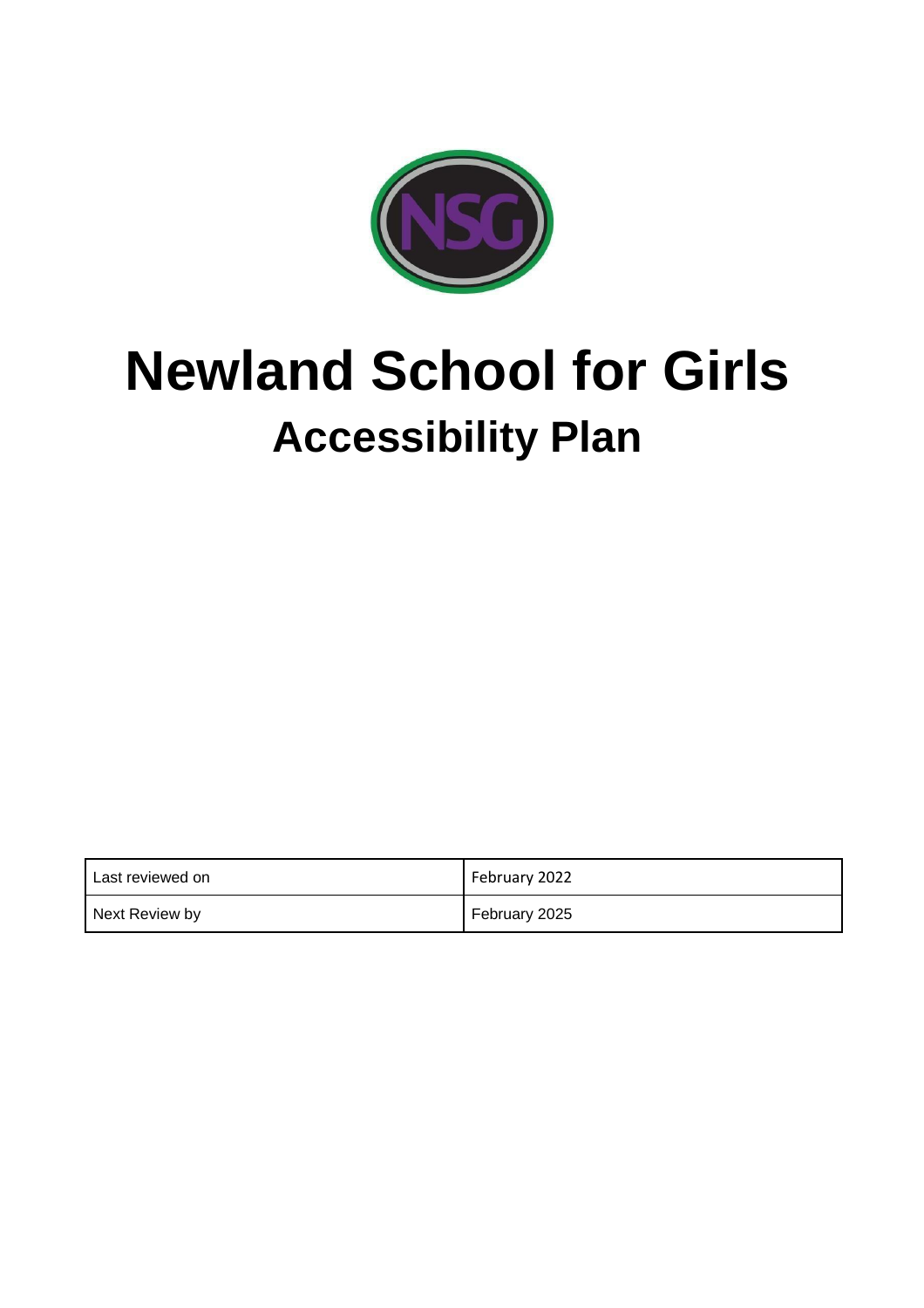# **Contents**

| 1. Aims                      | 2 |
|------------------------------|---|
| 2. Legislation and guidance  | 3 |
| 3. Action plan               | 5 |
| 4. Monitoring arrangements   | 8 |
| 5. Links with other policies | 8 |
|                              |   |

## <span id="page-1-0"></span>**1. Aims**

Schools are required under the Equality Act 2010 to have an accessibility plan. The purpose of the plan is to:

- ●Increase the extent to which disabled pupils can participate in the curriculum
- ●Improve the physical environment of the school to enable disabled pupils to take better advantage of education, benefits, facilities and services provided
- ●Improve the availability of accessible information to disabled pupils

Our school aims to treat all its pupils fairly and with respect. This involves providing access and opportunities for all pupils without discrimination of any kind.

We encouraging and embracing equality in the classroom, and consider the following principles when doing so:

## **1. All students are equal regardless of their religious beliefs, sexual orientation, race, gender, and gender identity.**

Although this is an important principle, we should teach our students that this doesn't mean everybody in the classroom is treated the same. Occasionally, it means that people require extra help so that they are provided with the same opportunities and outcomes as others.

## **2. Differences are respected, recognised, and valued because diversity is a strength.**

In our school, all differences are taken into account as we work hard to eliminate the disadvantages and barriers with which some people are faced. These differences may relate to ethnicity, gender, faith, disability, or sexual orientation. We believe that diversity is a massive strength at Newland, and it should be celebrated and respected by all the school's students, teachers, and visitors.

#### **3. Positive relationships and attitudes are fostered throughout the school.**

Our students, staff, and visitors benefit because we actively promote mutual respect and positive attitudes between communities and groups that differ from one another. We do this proactively through education on reparation through restorative practice.

#### **4. A shared sense of belonging and inclusion is encouraged in the classroom.**

We want all members of the Newland community to share a sense of belonging in both the school and the wider community. This will help each individual to feel respected as an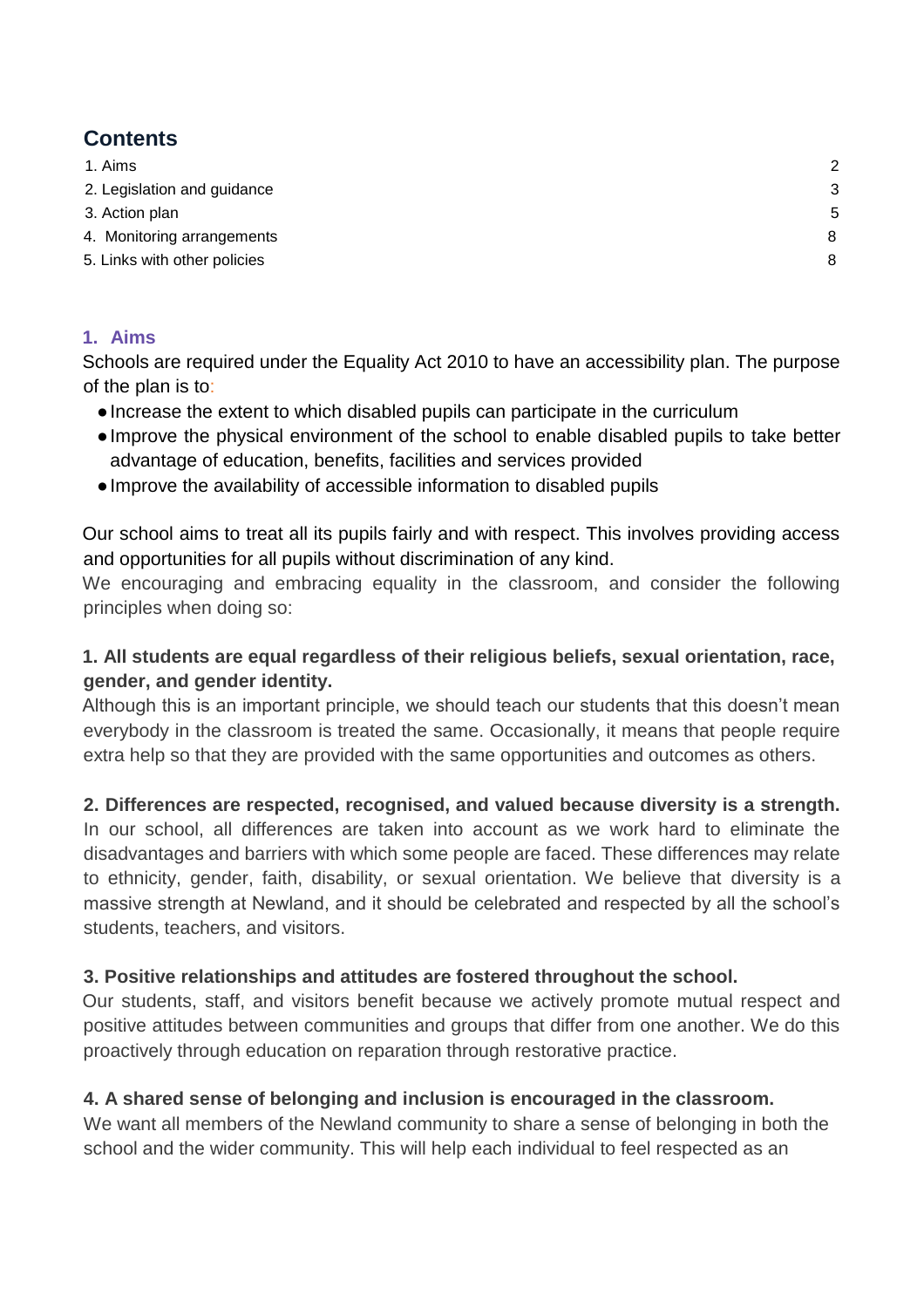individual and to respect one another. This feeling of mutual respect makes it easier for students to participate in school life fully.

#### **5. We actively observe and promote equalities practised for our staff.**

All school policies and procedures are designed to benefit all employees and potential recruits in every aspect of their work. These procedures are active throughout a member of staff's career, from recruitment and promotion, through to personal development.

#### **6. We have the highest expectations for all our students.**

We believe that all pupils can achieve good progress and attain their highest potential. We work from the tenets of PRIDE, ASPIRE, EXCELLENCE so that all members of the Newland Community, have pride in their work and achievements are encouraged and able to strive to aspire for better and have no barriers and all resources to achieve at their highest levels.

#### **7. We work hard to raise standards for all our students, especially those most vulnerable.**

It's part of our school's ethos to improve the quality of education throughout the most vulnerable groups of students. This helps to raise the standards throughout the whole school while actively promoting inclusion and respect.

#### **8. We challenge stereotyping and prejudice.**

In our school, all incidences of prejudice-based bullying are reported and challenged. This includes racism, homophobia, or the bullying of somebody due to a disability. We also actively challenge gender-based and any other stereotypes that can cause concern.

The plan will be made available online on the school website, and paper copies are available upon request.

Our school is also committed to ensuring staff are trained in equality issues with reference to the Equality Act 2010, including understanding disability issues.

The school supports any available partnerships to develop and implement the plan.

#### [Thrive Trust Equality and Diversity](https://dcda11a9-bdf2-446e-8ab4-03ca85e0b110.filesusr.com/ugd/2e3fd5_6ebad42853114c2392b4f6c1e8c493bd.pdf) [Policy](https://dcda11a9-bdf2-446e-8ab4-03ca85e0b110.filesusr.com/ugd/2e3fd5_6ebad42853114c2392b4f6c1e8c493bd.pdf)

Our school's complaints procedure covers the accessibility plan. If you have any concerns relating to accessibility in school, the complaints procedure sets out the process for raising these concerns.

We have included a range of stakeholders in the development of this accessibility plan.

#### <span id="page-2-0"></span>**2. Legislation and guidance**

This document meets the requirements of [schedule 10 of the Equality Act 2010](http://www.legislation.gov.uk/ukpga/2010/15/schedule/10) and the Department for Education (DfE) [guidance for schools on the Equality Act 2010.](https://www.gov.uk/government/publications/equality-act-2010-advice-for-schools)

The Equality Act 2010 defines an individual as disabled if they have a physical or mental impairment that has a 'substantial' and 'long-term' adverse effect on their ability to undertake normal day to day activities.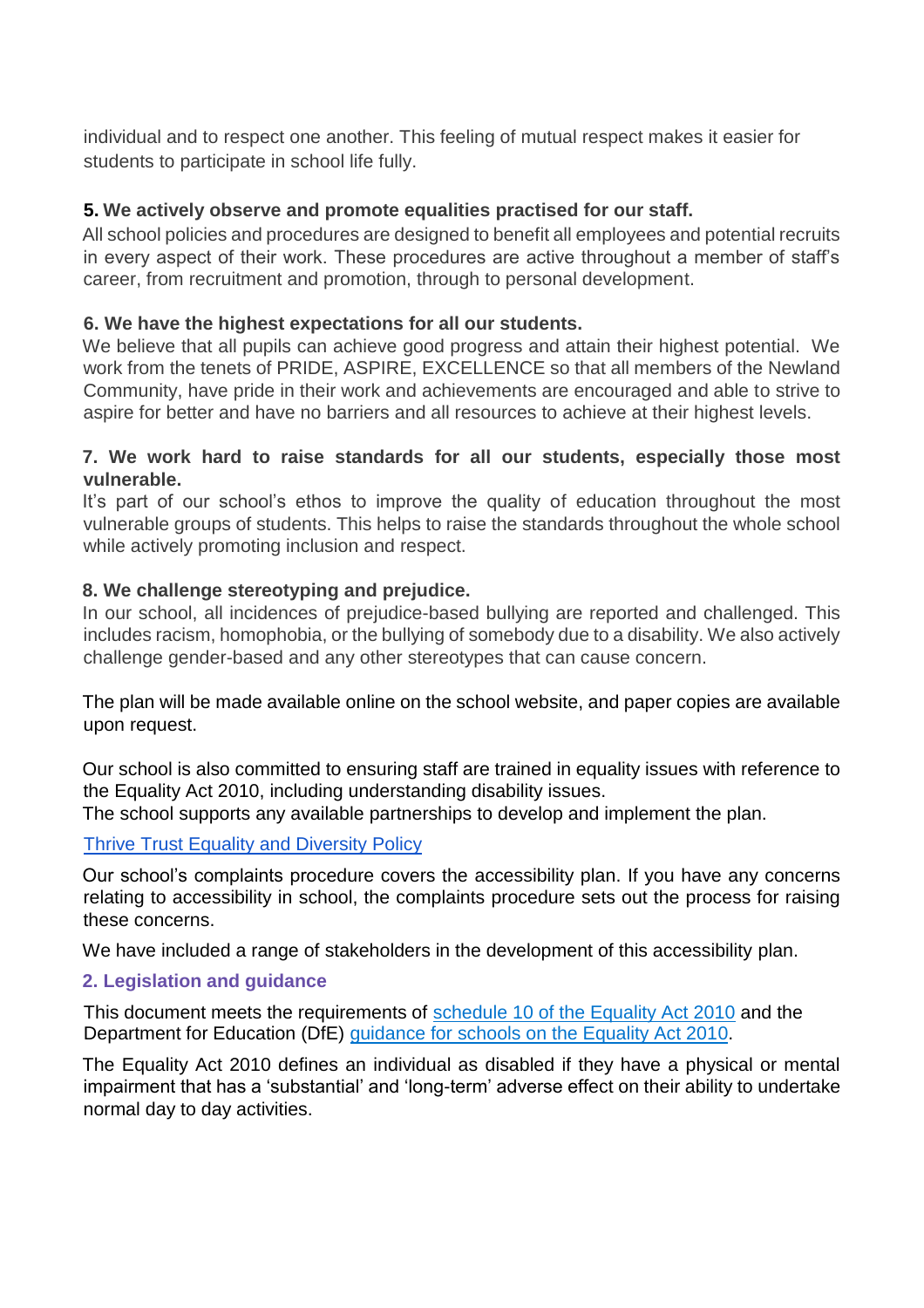Under the [Special Educational Needs and Disability \(SEND\) Code of Practice,](https://www.gov.uk/government/publications/send-code-of-practice-0-to-25) 'long-term' is defined as 'a year or more' and 'substantial' is defined as 'more than minor or trivial'. The definition includes sensory impairments such as those affecting sight or hearing, and long term health conditions such as asthma, diabetes, epilepsy and cancer.

Schools are required to make 'reasonable adjustments' for pupils with disabilities under the Equality Act 2010, to alleviate any substantial disadvantage that a disabled pupil faces in comparison with non-disabled pupils. This can include, for example, the provision of an auxiliary aid or adjustments to premises.

This policy complies with our funding agreement and articles of association.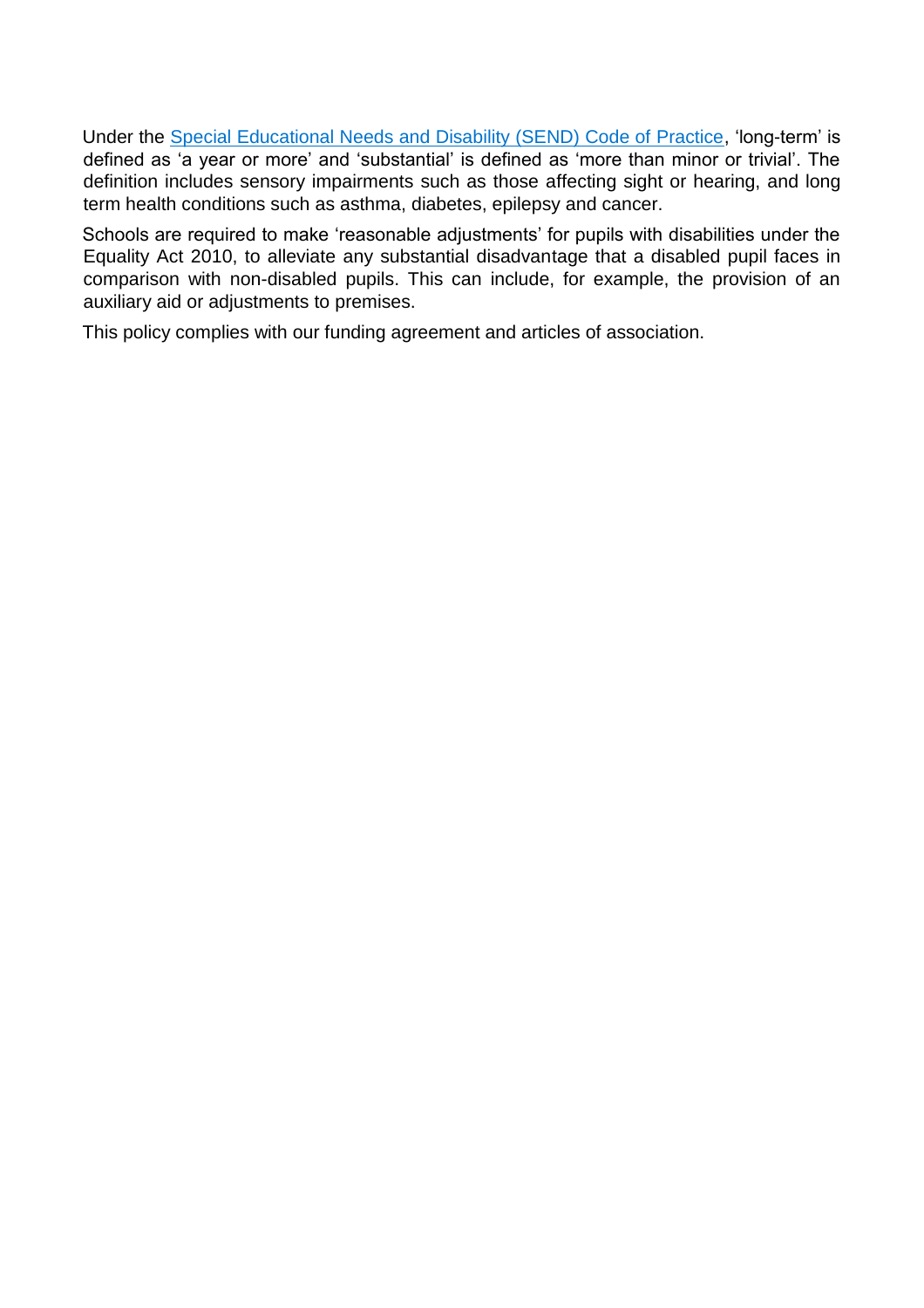# **3. Action plan**

This action plan sets out the aims of our accessibility plan in accordance with the Equality Act 2010.

<span id="page-4-0"></span>

| <b>AIM</b>                                                                       | <b>ACTIONS TO BE TAKEN</b>                                                                                                                                                                                                                                                                                                                    | <b>PERSON</b><br><b>RESPONSIBLE</b>     | DATE TO COMPLETE<br><b>ACTIONS BY</b>  | <b>SUCCESS CRITERIA</b>                                                                                                                                      |
|----------------------------------------------------------------------------------|-----------------------------------------------------------------------------------------------------------------------------------------------------------------------------------------------------------------------------------------------------------------------------------------------------------------------------------------------|-----------------------------------------|----------------------------------------|--------------------------------------------------------------------------------------------------------------------------------------------------------------|
| Improve and<br>maintain<br>access to the<br>physical<br>environment              | Review practices for physical disabilities<br>Review practices for those with sensory<br>overload                                                                                                                                                                                                                                             | Safeguarding<br>Officer<br><b>SENCO</b> | As per requirement<br>for child needs  | Curriculum is fully<br>accessible for all students<br>with physical disability<br>Safety procedures are<br>robust for students in an<br>emergency situation. |
| Ensure all<br>policies<br>consider the<br>wider<br>implications of<br>disability | Analyse impact of behaviour policy,<br>school rules, educational visits,<br>homework policy and health/medical<br>provision in relation to students with<br>disabilities.<br>Consultation to involve staff, students<br>and parents and findings to be shared<br>with governors and stakeholders before<br>any amendments or changes are made | <b>SLT, SENCO</b>                       | Ongoing<br>each<br>at<br>policy review | Increase our impact<br>analysis                                                                                                                              |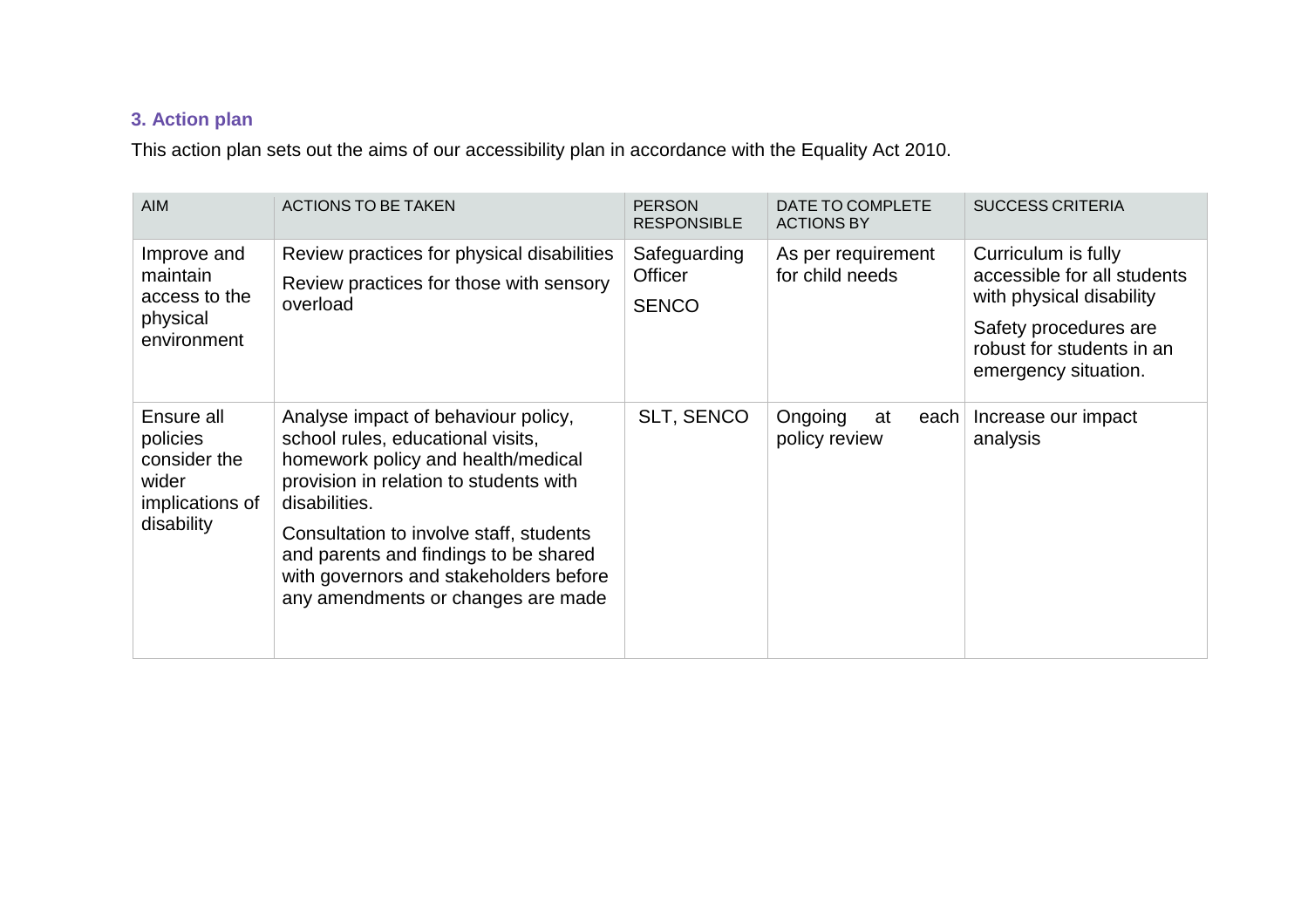| Increase<br>access to the<br>curriculum                                     | Ensure appropriate ICT is available to<br>students with disabilities/needs<br>Review the accessibility of ICT, including<br>chromebooks, whiteboards and<br>technology/ equipment used by students<br>with sensory or physical<br>disabilities/needs<br>Identify any new equipment or software                                                                                  | <b>SENCO</b>                                                | On-going<br>Summer term 2022<br>As per individual<br>need |                                          |
|-----------------------------------------------------------------------------|---------------------------------------------------------------------------------------------------------------------------------------------------------------------------------------------------------------------------------------------------------------------------------------------------------------------------------------------------------------------------------|-------------------------------------------------------------|-----------------------------------------------------------|------------------------------------------|
| Improve the<br>delivery of<br>information to<br>pupils with a<br>disability | required.<br>Make documentation and newsletters<br>available in alternative formats.<br>Consider large print and audio formats<br>as required and monitor their uptake.<br>Ensure all information to parents is<br>provided in simple, easy to understand<br>language.<br>Provide homework tasks in alternative<br>formats as required.<br>Ensure school signage is appropriate | <b>SLT</b><br><b>Staff</b><br><b>Thrive Central</b><br>Team | Summer term 2022                                          | Variety of formats are made<br>available |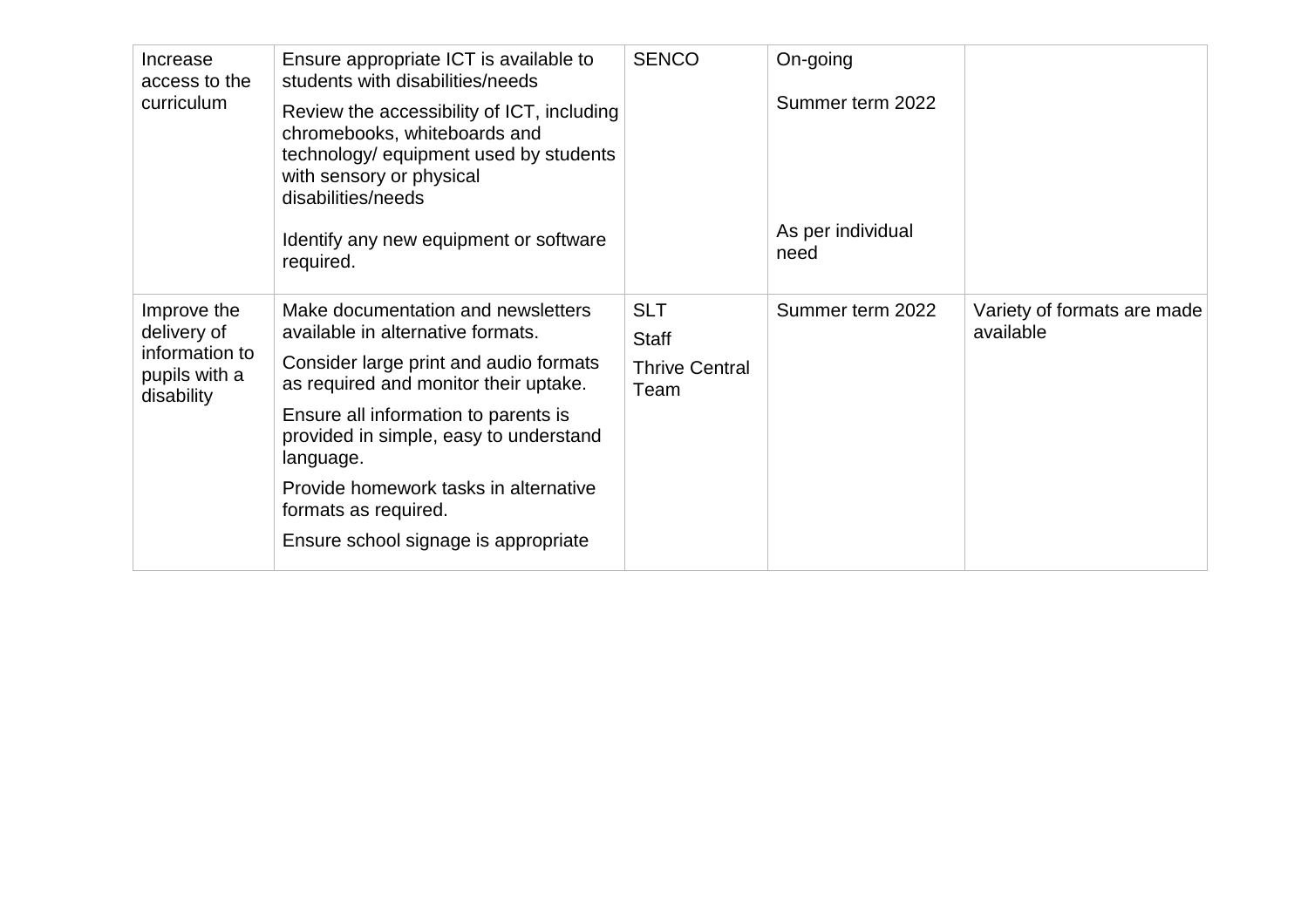| Access to<br>Wider<br>Curriculum | Increase participation in school activities<br>(including out of/ after school activities).<br>Ensure school activities are accessible<br>to all students and audit participation to<br>identify any barriers. | DH<br><b>SENCO</b> | On going | No pupil has barriers to<br>access for additional<br>activities |
|----------------------------------|----------------------------------------------------------------------------------------------------------------------------------------------------------------------------------------------------------------|--------------------|----------|-----------------------------------------------------------------|
|                                  | Seek advice if necessary re: alternative<br>appropriate venues for e.g. work<br>experience                                                                                                                     |                    |          |                                                                 |
|                                  | Provide adequate time for families to be<br>informed of activities and make<br>necessary plans as required                                                                                                     |                    |          |                                                                 |